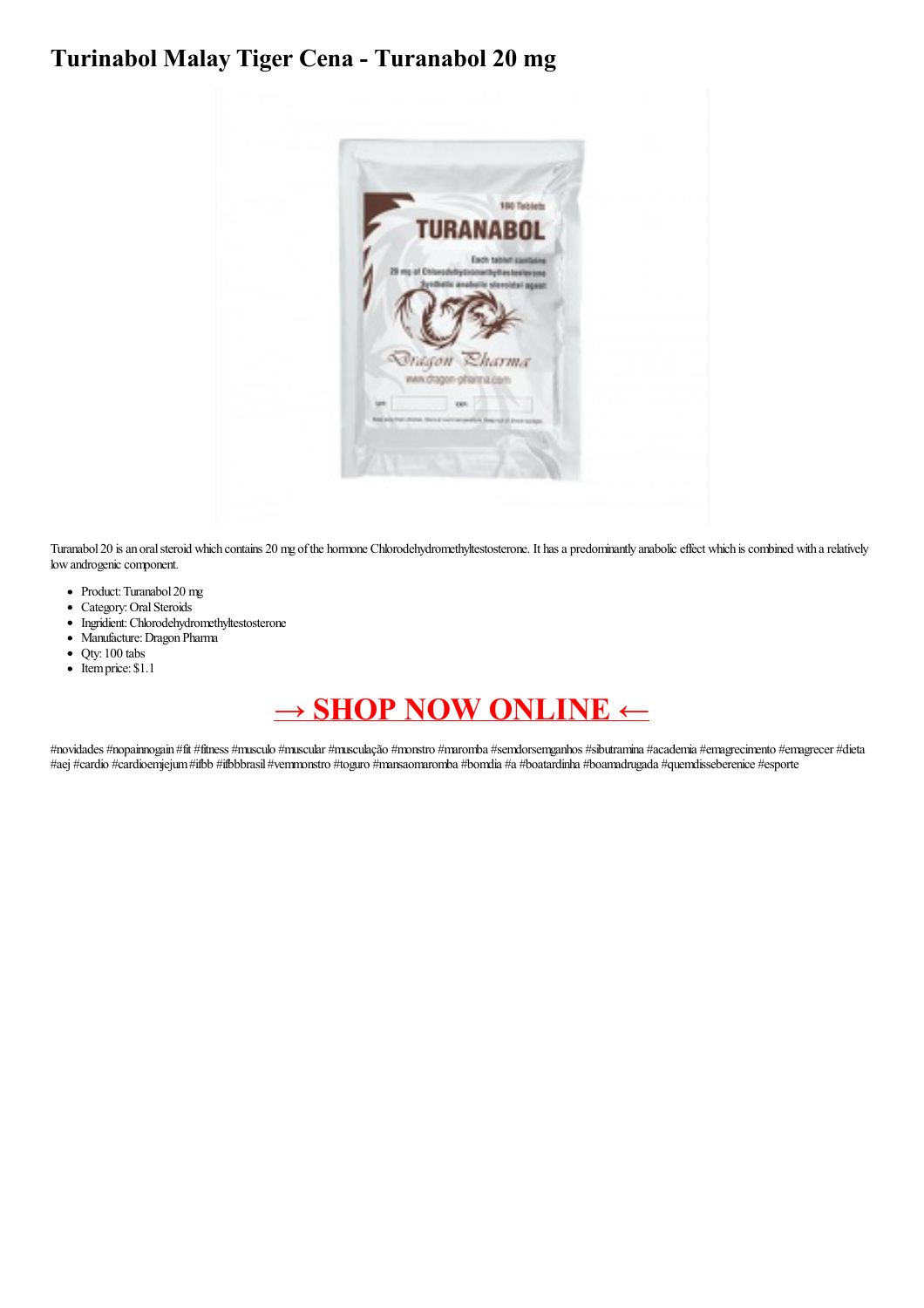

turinabol and water retention buy alpha pharma steroids in india turanabol kiedy zaczyna działać turanabol efekty uboczne steroids uk buy credit card tbol or anavar for cutting туринабол swiss remedies отзывы turinabol cycle pct туринабол курс 4 недели turanabol ions opinie

 $\Box$  #amazing #style #100likes #nofilter #bestoftheday #50likes #instacool #instafollow #swag #followforfollow #ig\_today #fitness #f4f #l4l #beauty #pretty #music #toptags #tagstagramers #beach #photo #cool #nice #party #night #sunset #iphoneonl[y.](https://portfolium.com/entry/genotropin-miniquick-spc-humatrope-cartridge-72i)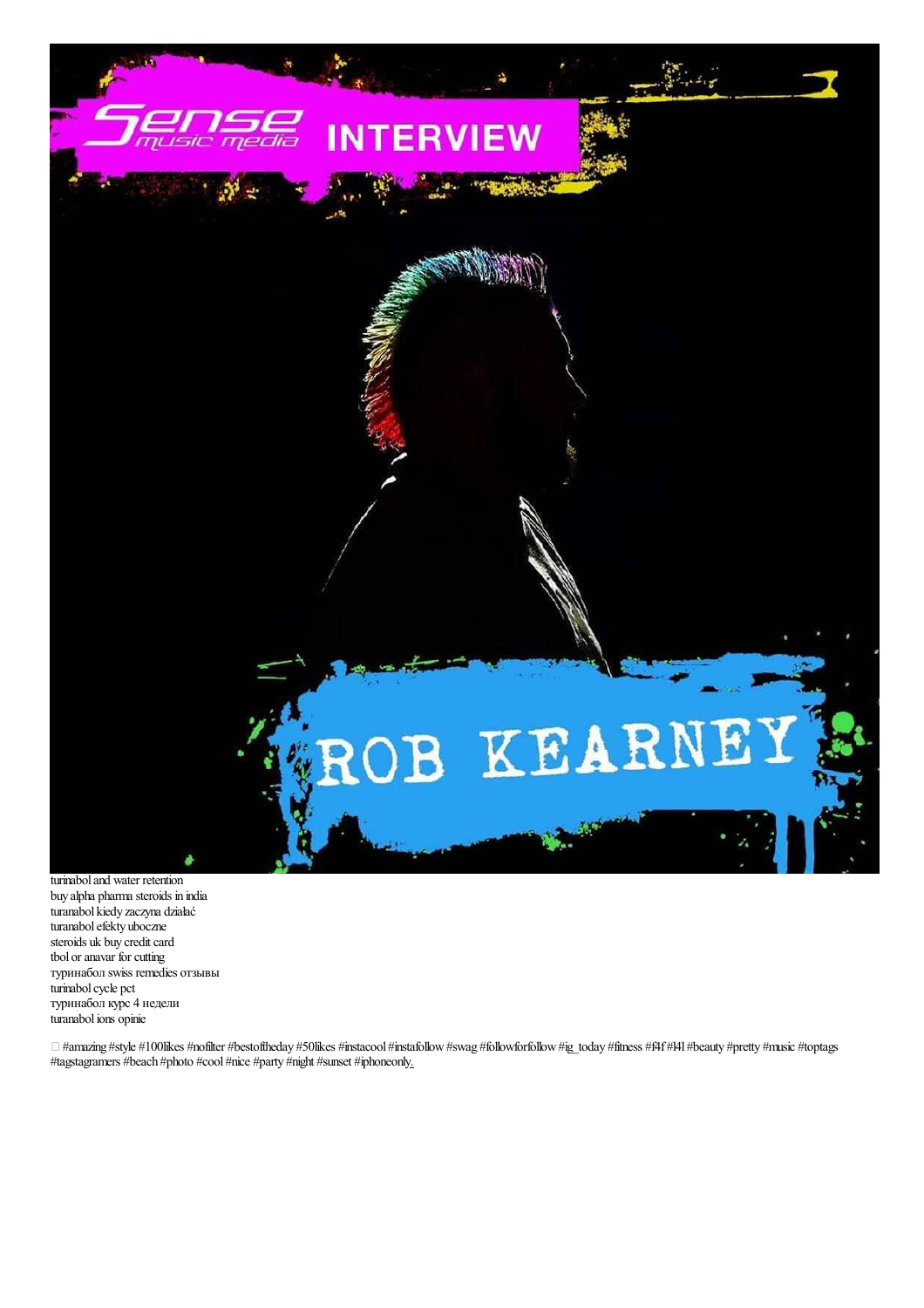## **FULL BODY MUSCLE GAIN WORKOUT**



oral turinabol half life turinabol dosing time turinabol anavar test cycle туринабол и сустанон курс testosterone enanthate boldenone turinabol cycle efekty po turanabol turinabol in deutschland kaufen side effects from turinabol тестостерон энантат туринабол

Pretty happy with this seeing as how 2 weeks ago I could barely move my arm. 335 push press on the straight bar really wanted 350 but my triceps and shoulder were fried after this, I think I can do it but not tonight. Big thank you to @joeyvalenz28 @jared\_odinswrath @\_michael\_derr\_ for helping me hit this tonight. Thank you to @deltafiveperformance for both increasing my pressing power these past few months and helping me recover from this injury very quickly and get back to training.